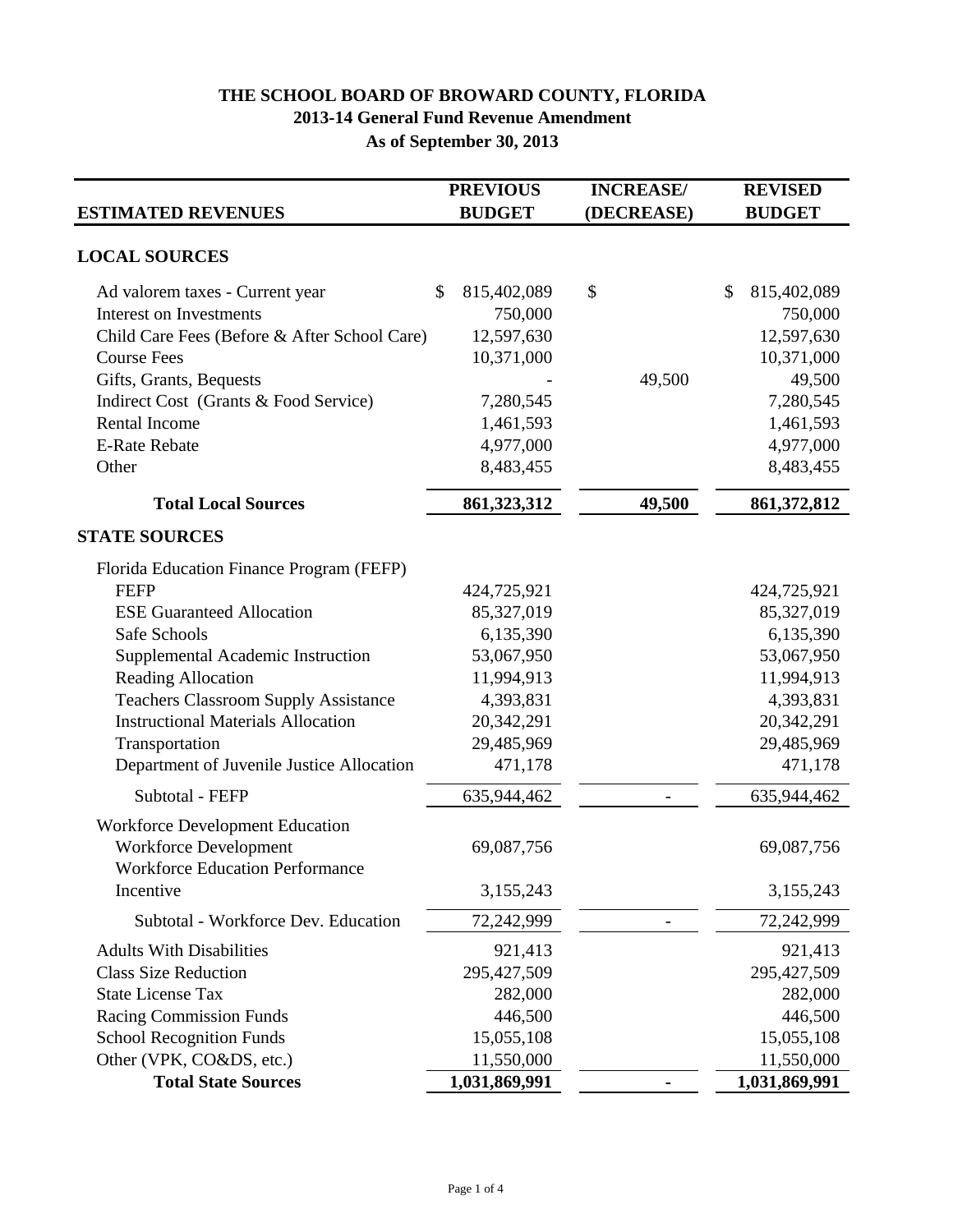## **As of September 30, 2013 2013-14 General Fund Revenue Amendment THE SCHOOL BOARD OF BROWARD COUNTY, FLORIDA**

| <b>ESTIMATED REVENUES</b>                                                                                                               | <b>PREVIOUS</b><br><b>BUDGET</b>    | <b>INCREASE/</b><br>(DECREASE) | <b>REVISED</b><br><b>BUDGET</b>     |
|-----------------------------------------------------------------------------------------------------------------------------------------|-------------------------------------|--------------------------------|-------------------------------------|
| <b>FEDERAL SOURCES</b>                                                                                                                  |                                     |                                |                                     |
| Reserve Officer Training Corps (ROTC)<br>Medicaid Claims & Fees                                                                         | 2,070,000<br>9,900,000              |                                | 2,070,000<br>9,900,000              |
| <b>Total Federal Sources</b>                                                                                                            | 11,970,000                          |                                | 11,970,000                          |
| <b>OTHER FINANCING SOURCES</b>                                                                                                          |                                     |                                |                                     |
| <b>Transfer from Special Revenue Funds</b><br><b>Transfer from Capital Project Funds</b><br><b>Transfer from Internal Service Funds</b> | 500,000<br>75,025,000<br>58,578,805 |                                | 500,000<br>75,025,000<br>58,578,805 |
| <b>Total Other Financing Sources</b>                                                                                                    | 134,103,805                         |                                | 134,103,805                         |
| <b>ESTIMATED REVENUES &amp; OTHER</b><br><b>FINANCING SOURCES</b>                                                                       | 2,039,267,108                       | 49,500                         | 2,039,316,608                       |
| <b>BEGINNING FUND BALANCE</b>                                                                                                           | 82,879,680                          |                                | 82,879,680                          |
| TOTAL ESTIMATED REVENUES,<br><b>OTHER FINANCING SOURCES, &amp;</b><br><b>BEGINNING FUND BALANCE</b>                                     | \$2,122,146,788                     | 49,500                         | \$2,122,196,288                     |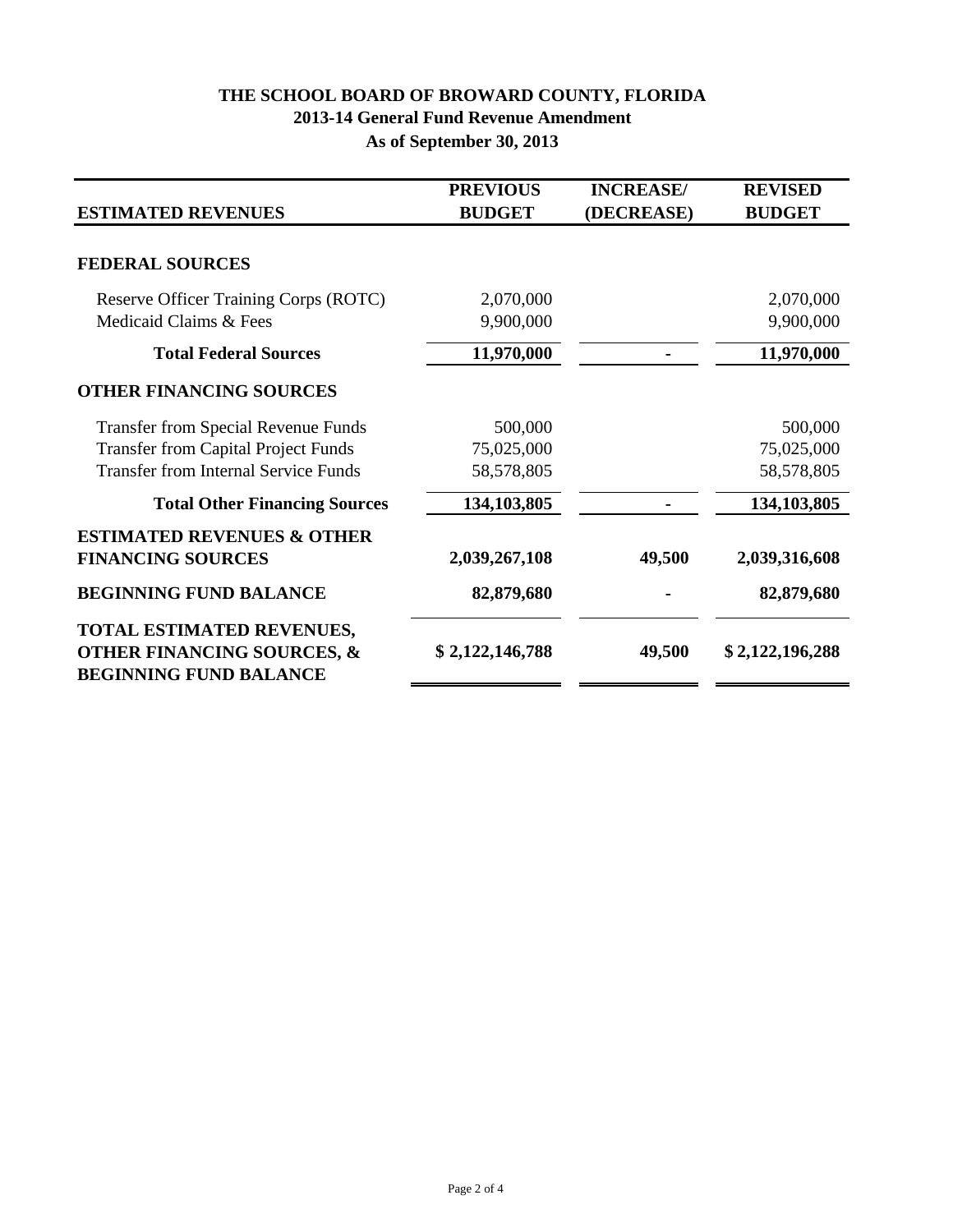## **THE SCHOOL BOARD OF BROWARD COUNTY, FLORIDA 2013-14 General Fund Appropriation Amendment As of September 30, 2013**

|                                                                                                  | <b>PREVIOUS</b>     | <b>INCREASE/</b> | <b>REVISED</b>      |
|--------------------------------------------------------------------------------------------------|---------------------|------------------|---------------------|
| <b>APPROPRIATIONS</b>                                                                            | <b>BUDGET</b>       | (DECREASE)       | <b>BUDGET</b>       |
| <b>INSTRUCTIONAL SERVICES</b>                                                                    |                     |                  |                     |
| <b>District Instructional Services</b>                                                           | \$1,036,678,400     | 49,500           | \$1,036,727,900     |
| <b>Charter Schools Instructional Service</b>                                                     | 243,894,762         |                  | 243,894,762         |
| <b>Total Instructional Services</b>                                                              | 1,280,573,162       | 49,500           | 1,280,622,662       |
| <b>SUPPORT SERVICES</b>                                                                          |                     |                  |                     |
| <b>Student Personnel Services</b>                                                                | 95,319,601          |                  | 95,319,601          |
| <b>Instructional Media Services</b>                                                              | 21,638,126          |                  | 21,638,126          |
| Instructional & Curriculum Development                                                           | 17,136,576          |                  | 17,136,576          |
| <b>Instructional Staff Training</b>                                                              | 3,596,610           |                  | 3,596,610           |
| <b>Instructional-Related Technology</b>                                                          | 20,403,844          |                  | 20,403,844          |
| Board of Education *                                                                             | 3,727,679           |                  | 3,727,679           |
| <b>General Administration</b>                                                                    | 6,309,581           |                  | 6,309,581           |
| School Administration                                                                            | 125,970,248         |                  | 125,970,248         |
| <b>Fiscal Services</b>                                                                           | 8,044,317           |                  | 8,044,317           |
| <b>Central Services</b>                                                                          | 50,240,213          |                  | 50,240,213          |
| <b>Transportation Services</b>                                                                   | 86,373,048          |                  | 86,373,048          |
| Operation of Plant                                                                               | 164,056,907         |                  | 164,056,907         |
| Maintenance of Plant                                                                             | 60,909,243          |                  | 60,909,243          |
| <b>Administrative Technology Services</b>                                                        | 3,144,579           |                  | 3,144,579           |
| <b>Community Services</b>                                                                        | 14,692,510          |                  | 14,692,510          |
| Debt Service                                                                                     | 131,915             |                  | 131,915             |
| <b>Total Support Services</b>                                                                    | 681,694,997         |                  | 681,694,997         |
| <b>OTHER FINANCING USES</b>                                                                      |                     |                  |                     |
| To Debt Service                                                                                  | 5,359,794           |                  | 5,359,794           |
| To Capital Projects Funds                                                                        | 2,386,639           |                  | 2,386,639           |
| To Special Revenue Funds                                                                         |                     |                  |                     |
| <b>Total Other Financing Uses</b>                                                                | 7,746,433           |                  | 7,746,433           |
| <b>TOTAL APPROPRIATIONS &amp; OTHER</b><br><b>FINANCING USES</b>                                 | \$1,970,014,592     | 49,500<br>\$     | \$1,970,064,092     |
| <b>ENDING FUND BALANCE</b>                                                                       | \$<br>152, 132, 196 | \$               | 152, 132, 196<br>\$ |
| <b>TOTAL APPROPRIATIONS, OTHER</b><br><b>FINANCING USES, &amp; ENDING FUND</b><br><b>BALANCE</b> | \$2,122,146,788     | 49,500           | \$2,122,196,288     |

\* Includes the 2013-14 budget of \$554,883 for the Value Adjustment Board.